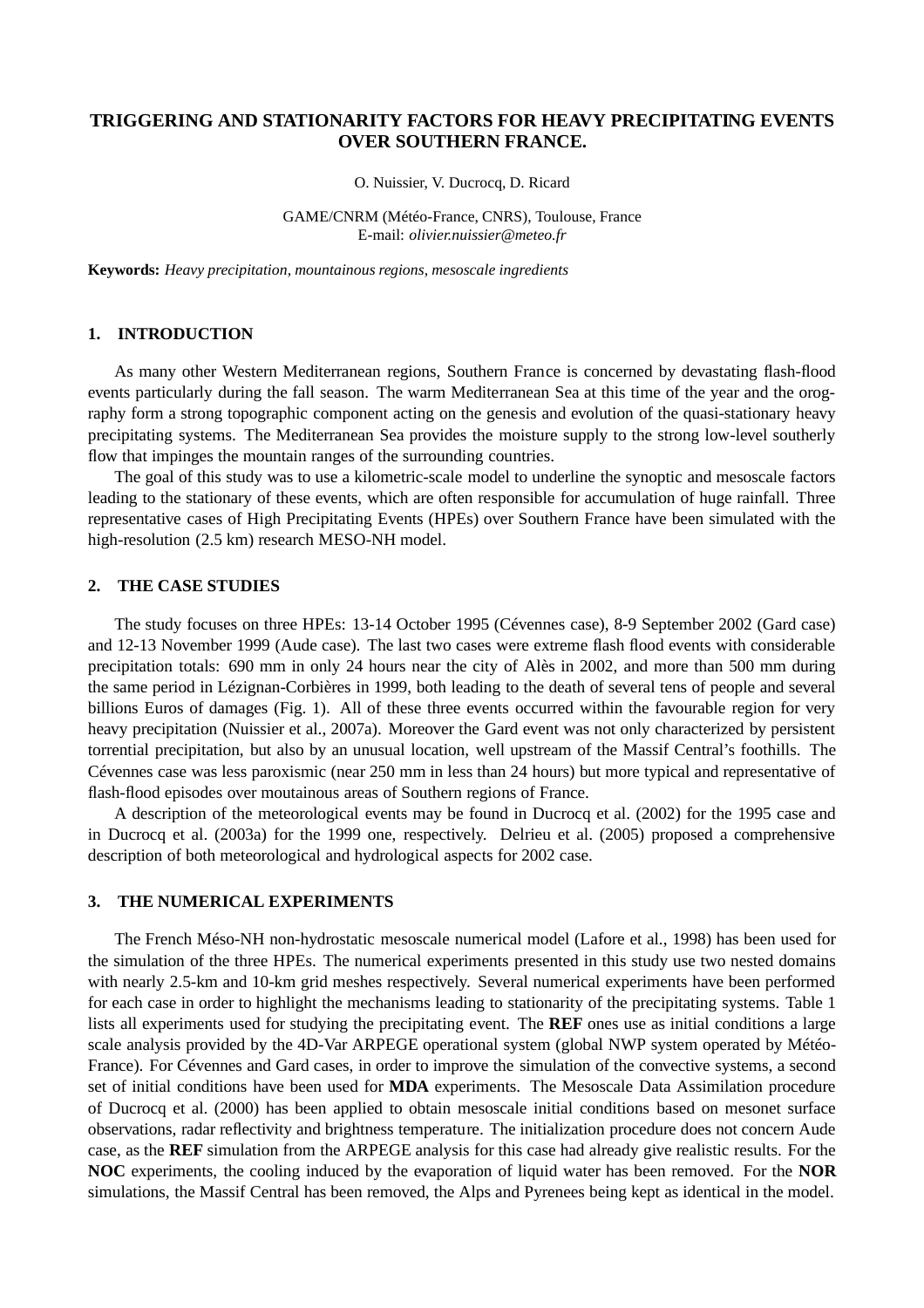

**Figure 1:** Accumulated surface rainfall (in mm) from Météo-France's rain gauge network for : **a**) from 21 UTC, 13 October 1995 to 08 UTC, 14 October 1995; **b**) from 12 UTC, 8 September 2002 to 12 UTC, 9 September 2002; **c**) from 12 UTC 12 November 1999 to 06 UTC, 13 November 1999 (from Nuissier et al., 2007a)

**Table 1:** Characteristics of the different sets of initial conditions and sensitivity experiments for the case studies.

|            | <b>Characteristics</b>                                |
|------------|-------------------------------------------------------|
| <b>REF</b> | Initial conditions= Large scale ARPEGE analysis       |
| <b>MDA</b> | Initial conditions= Mesoscale Data Analysis following |
|            | Ducrocq et al. (2000) procedure                       |
| <b>NOC</b> | No cooling associated with                            |
|            | evaporation of liquid water                           |
| <b>NOR</b> | Removing of Massif Central from                       |
|            | 10-km and 2.5 km domains                              |

### **4. SYNOPTIC AND MESOSCALE INGREDIENTS**

The three HPEs form in slow-evolving synoptic-scale environments favourable to the development of convective systems (diffluent upper-level southerly flow, PV anomalies,...). At low-levels, a southerly to easterly moderate to intense flow provides conditionally unstable and moist air as it moves over the Mediterranean Sea. The two extreme cases (Gard and Aude) differ from the more classical event (Cévennes) from larger low-level moisture fluxes. Weaker values of conditional convective instability as in the Aude case is counterbalanced by a stronger warm and moist low-level jet.

Furthermore, backward trajectories and sensitivity experiments have been performed in order to finger out for each case, the smaller-scale mechanisms that are responsible for triggering and maintaining the precipitation systems over the region. Hereafter, the more realistic simulations for each convective system (**CTRL**) are compared to the sensitivity experiments.

### **4.1 Gard case: a low-level cold pool blocked in the Rhône valley**

The sensitivity experiments (also confirmed by the observations) reveal that a low-level density current, resulting from the diabatic cooling associated with the evaporation/sublimation and melting of hydrometeors, form just beneath the simulated MCS. Indeed, the consequence of removing diabatic cooling (**NOC** experiment) is a shift of the simulated MCS over the foothills of the Massif Central (Fig. 2a). Clearly, it demonstrates that triggering of the Gard event over an unusual location far upstream of Massif Central foothills is explained by a low-level cold pool centered beneath the MCS, which forces the conditionally unstable low-level jet to rise, thus leading to continuous formation of new convective cells over the leading edge of the cold pool. **NOR** experiment (Fig. 2b) shows that the Massif Central helps to block and focus the cold pool beneath the storm within the Rhône valley, through a weakening of the accumulated simulated rainfall especially over Western region of Gard plains.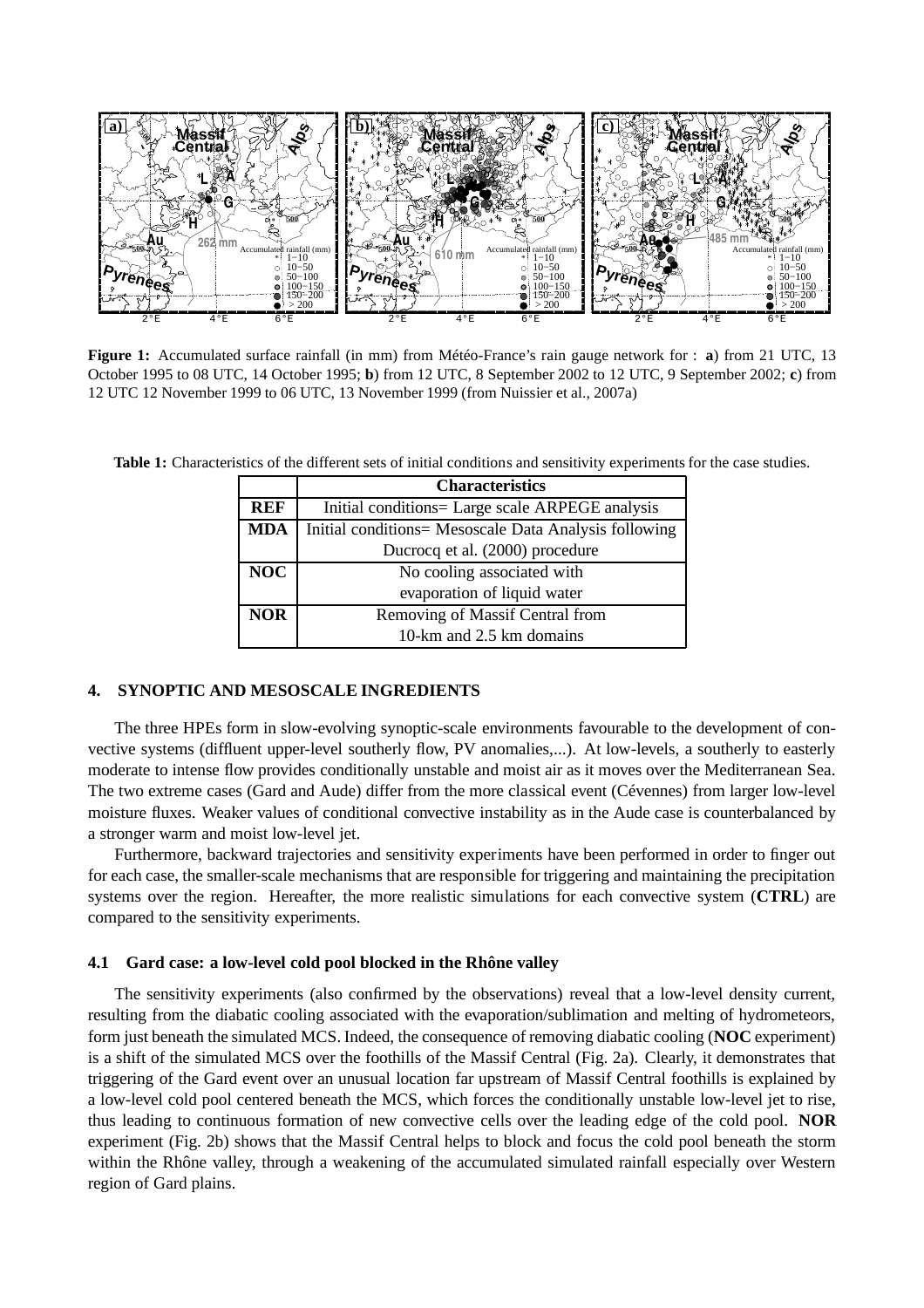#### **4.2 Cévennes case: a typical orographic forcing**

For the Cévennes case, due to nearly saturated low-levels that prevailed for that case, no significant cooling beneath the MCS has been observed or simulated. However, Fig. 3 shows that the surface rainfall almost disappears when the Massif Central is removed (**NOR** experiment). Therefore, this state clearly shows the key role of the Massif Central in that case in forcing the low-level southerly converging flow to lift and thus, trigger deep convection.

#### **4.3 Aude case: a strong upper-level synoptic-scale precursor**

Finally, for the Aude case, removing of the Massif Central relief or removing of diabatic cooling (Fig. 4) do not have any significant impact on the location of the simulated MCS. However, those are primary low-level mesoscale ingredients which mainly act in locally enhancing heavy precipitation over the region, in addition to larger-scale favourable meteorological conditions aloft.

### **5. CONCLUSIONS**

High-resolution simulations of three representative cases of HPEs over Southeastern France have helped to clearly highlight the mechanisms that lead to stationarity of precipitating systems. Several mechanisms contribute separately or in combination to continuously release the conditional instability of the low-level flow at the same location: **i)** the low-level convergence of the flows themselves due to contouring effects associated with the Alps and Pyrenees; **ii)** the typical orographic lifting due to the Massif Central relief; **iii)** a low-level cold pool generated by the mesoscale convective system itself which acts as a pseudo-orography to force the conditionally unstable and moist low-level jet to rise. A paper in two parts (Nuissier et al., 2007a and Ducrocq et al., 2007b) that fully describes these synoptic and mesoscale triggering factors have been submitted for publication to the Quarterly Journal of the Royal Meteorological Society. More details about the results of the presented study will be given in the  $29<sup>th</sup>$  International Conference on Alpine Meteorology

#### **REFERENCES**

- Delrieu, G., and co-authors, 2005: The catastrophic flash-flood event of 8-9 September 2002 in the Gard region, France: Mediterranean Hydro-meteorological Observatory. *J. Hydrometeorol.*, **6**, 34–52.
- Ducrocq, V., Lafore, J.-Ph., Redelsperger, J. L. and Orain, F., 2000: Initialization of a fine scale model for convective system prediction: A case study. *Q. J. R. Meteorol. Soc.*, **126**, 1–30.
- Ducrocq, V., Ricard, D., Lafore, J.-Ph. and Orain, F., 2002: Storm-scale numerical rainfall prediction for five precipitating events over France: On the importance of the initial humidity field. *Wea. Forecasting*, **17**, 1236–1256.
- Ducrocq, V., Aullo, G. and Santurette, P., 2003a: Les précipitations intenses et les innondations du 12 et 13 Novembre 1999 sur les Sud de la France. *La Météorologie*, 8th serie, **42**, 18–27.
- Ducrocq, V., Nuissier, O., Ricard, D., Lebeaupin, C. and Thouvenin, T., 2007b: A numerical study of three catastrophic precipitating events over Southern France. Part II: Mesoscale triggering and stationarity factors. *Q. J. R. Meteorol. Soc.*, Submitted for publication.
- Lafore, J.-Ph. and co-authors, 1998: The Meso-NH Atmospheric Simulation System. Part I: Adiabatic formulation and control simulations. *Ann. Geophys.*, **16**, 90–109.
- Nuissier, O., Ducrocq, V., Ricard, D., Lebeaupin, C. and Anquetin, S., 2007a: A numerical study of three catastrophic precipitating events over Southern France. Part I: Numerical framework and synoptic ingredients. *Q. J. R. Meteorol. Soc.*, Submitted for publication.